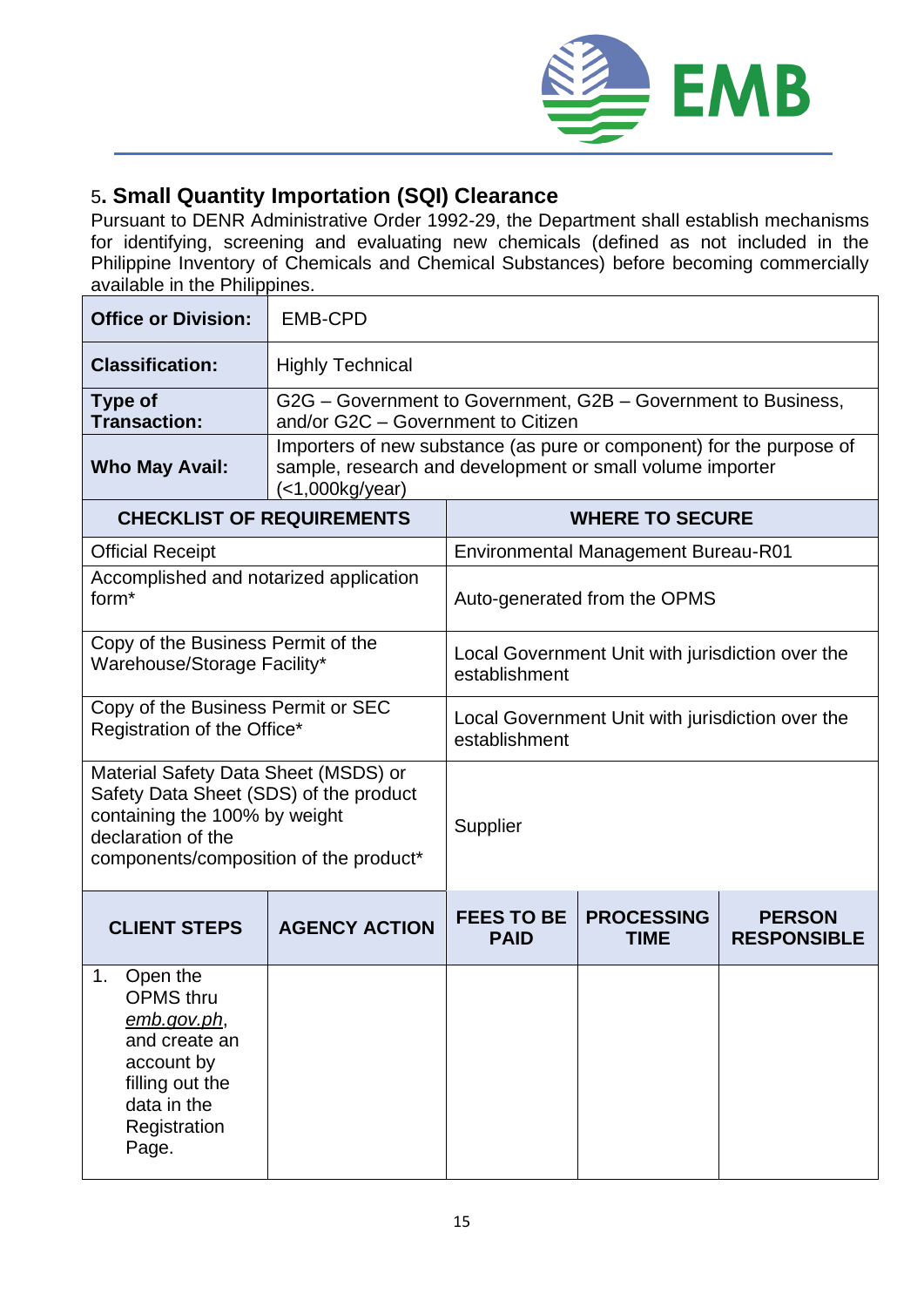

| 2. Log in to the log-<br>in page of the<br>OPMS using the<br>e-mail address<br>and password<br>provided during<br>registration;<br>provide all data<br>required and<br>uploads the<br>documentary<br>requirements. | 1. Screen<br>completeness<br>and conducts<br>substantive of the<br>submitted<br>documents.<br>If complete and<br>substantial,<br>return the<br>application with<br>auto-generated<br><b>Bill of Particulars</b><br>for the payment<br>of necessary<br>fees. Otherwise,<br>application shall<br>be returned to the<br>applicant.<br>**Note: SQI<br>Clearance shall only<br>be issued for the<br><i>import of new</i><br>chemicals not<br>exceeding<br>1000kg/yr.<br>Otherwise, the<br>applicant shall be<br>required to apply for<br>a PMPIN<br>Compliance<br>Certificate to be<br>evaluated by EMB-<br>CO. | <b>None</b> | 7 days    | Evaluator/<br><b>Section Chief</b> |
|--------------------------------------------------------------------------------------------------------------------------------------------------------------------------------------------------------------------|------------------------------------------------------------------------------------------------------------------------------------------------------------------------------------------------------------------------------------------------------------------------------------------------------------------------------------------------------------------------------------------------------------------------------------------------------------------------------------------------------------------------------------------------------------------------------------------------------------|-------------|-----------|------------------------------------|
| 3. Print the Order of<br>Payment and<br>proceeds to the<br><b>EMB-RO</b> for<br>payment                                                                                                                            | 2. Prepare Bill of<br><b>Particulars</b>                                                                                                                                                                                                                                                                                                                                                                                                                                                                                                                                                                   | <b>None</b> | 2 minutes | <b>CHWMS Staff</b>                 |
| 4. Proceed to<br>Finance and<br><b>Admin Division</b><br>for the manual<br>issuance of the<br>Order of<br>Payment                                                                                                  | 3. Issuance of<br>Order of Payment                                                                                                                                                                                                                                                                                                                                                                                                                                                                                                                                                                         | <b>None</b> | 2 minutes | <b>FAD Staff</b>                   |
| 5. Pay the                                                                                                                                                                                                         | 4. Accept payment                                                                                                                                                                                                                                                                                                                                                                                                                                                                                                                                                                                          | P600.00 per | 5 minutes | Cashier                            |